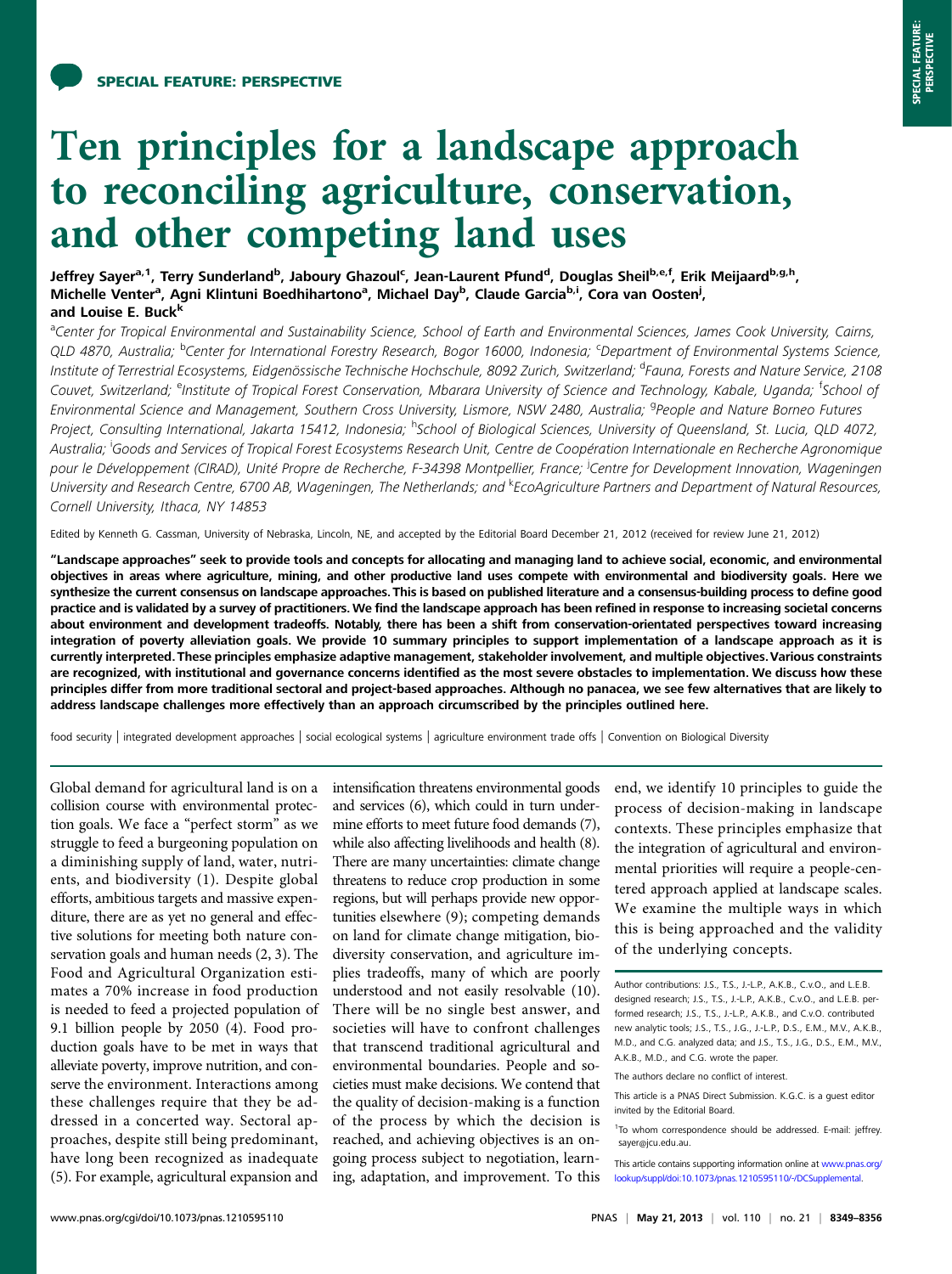"Landscape approaches" have gained prominence in the search for solutions to reconcile conservation and development tradeoffs (11), and the term has evolved to encompass a wide variety of interpretations. Early conservation theory promoted landscape-scale thinking, particularly through the principles of island biogeography (12); debates about the appropriate size, number, and distributions of reserves and connectivity between them (e.g., refs. 13, 14); and metapopulation theory for maintaining viable populations (15). "People" and "society," however, were notably absent from such considerations, and, as a result, conservation has been beset by disappointments and failures (16–18). Thus, although conservation theory provided a stimulus and foundation for landscape approaches, their further development has come from the recognition of the need to address the priorities of people who live and work within, and ultimately shape, these landscapes (19). These priorities are often not aligned, and hence challenges are often "wicked" problems with no clear definitive formulation or final solution (20). In view of this, and also considering that system behavior is not wholly predictable, continuous adaptation and even "muddling through" (21, 22) is necessary (23, 24). Landscapes provide the setting over which wicked problems unfold, and the landscape approach provides the socialecological systems' framework by which we can grapple with them (25–29).

A variety of landscape approaches are widely applied to complex real-world situations (30). Generally, they have been viewed as a means to conceptualize and implement integrated multiple-objective projects. A rich terminology has developed with the evolution of the various approaches. "Landscapes" have been defined in various ways. Drawing on ecosystem definitions, we define a landscape as an area delineated by an actor for a specific set of objectives (31). It constitutes an arena in which entities, including humans, interact according to rules (physical, biological, and social) that determine their relationships. In many cases, the objectives, arena, entities, and rules will change: our point is that the landscape is defined in broad conceptual terms rather than simply as a physical space (32).

The implementation of people-centered landscape approaches to environmental management has been embraced widely, with many conservationists now focused on multifunctional landscapes, and not solely on protected areas (11, 33). However, although many of the biophysical concepts and

principles have been relatively well summarized and shared (e.g., refs. 28, 34), the human and institutional issues lack recent synthesis in the scientific literature. Here we fill that gap and discuss 10 principles that reflect the prevailing views in recent literature. They are based on current approaches and statements of "good practice" and on an extensive multidisciplinary consultation with a range of professional institutions, four formal workshops, and 137 further consultations via an online ques-tionnaire ([SI Text](http://www.pnas.org/lookup/suppl/doi:10.1073/pnas.1210595110/-/DCSupplemental/pnas.201210595SI.pdf?targetid=nameddest=STXT)). Representing a consensus view, these principles were discussed by the Convention on Biological Diversity (CBD) during the 15th Meeting of the Subsidiary Body on Scientific, Technical and Technological Advice (35). Following a lengthy consultative process and eventual acceptance by the CBD, we expect that these principles will have traction in guiding landscape approaches to environmental management for some time to come. The principles are targeted at those seeking development and conservation outcomes in multiple-stakeholder contexts. Although some principles may not apply to some situations, and the full set may not be sufficient, these principles have broad support as guides to best practice. We advocate the use of these principles to address the critical emerging need to increase agricultural production and conserve environmental values.

#### **Results**

Our review of the literature failed to identify a universal definition for a landscape approach. The term is used to cover a diversity of approaches, many of which are very similar to those embodied in the various manifestations of the ecosystem approach (e.g., [www.cbd.int/ecosystem/principles.](http://www.cbd.int/ecosystem/principles.shtml) [shtml](http://www.cbd.int/ecosystem/principles.shtml)). Many practitioners use the two terms, landscape approach and ecosystem approach, interchangeably to loosely describe any spatially explicit attempt to simultaneously address conservation and development objectives. These terms share the virtue of being constructively ambiguous meaning that people can agree on these approaches in principle while disagreeing on many key details that remain subject to negotiation. There are, however, communities of practice who apply narrower meanings. For example, the Society for Landscape Ecology has a strong focus on modeling the biophysical elements of landscapes (36), whereas, in much of Europe, landscape approaches are still largely synonymous with spatial planning (37). The de facto use of landscape approaches by most conservation organizations has evolved from the dominant

paradigm of the late 20th century of integrated conservation and development projects (5, 38). It describes an approach to reconciling conservation and development through interventions in different components of a landscape matrix—some of which are managed toward livelihood development goals and others for conservation. The evolution of integrated conservation and development projects and ecosystem approaches toward landscape approaches has been incremental. The main substantive innovations have been the recognition of the need to address the complex interactions between different spatial scales, and the need to embrace the full complexity of human institutions and behaviors (38, 39).

Biodiversity conservation has been addressed in an explicitly "landscape context" since at least 1983 (40). The early uses of landscape focused on biophysical attributes (41). In 1997, a comprehensive account of ecosystem management used the term landscape only in the context of the visual (i.e., scenic) impacts of forest management interventions (42). The Forest Stewardship Council principles for Sustainable Forest Management (43), the Pan-European Indicators for Sustainable Forest Management,\* and the CBD Principles of an Ecosystem Approach ([www.cbd.int/ecosystem/principles.](http://www.cbd.int/ecosystem/principles.shtml) [shtml\)](http://www.cbd.int/ecosystem/principles.shtml), all developed in the 1990s, make only cursory reference to landscapes. This contrasts with the most recent 2012 revisions of the Forest Stewardship Council principles in which the landscape concept is much more prominent ([http://ic.fsc.org/](http://ic.fsc.org/principles-and-criteria.34.htm) [principles-and-criteria.34.htm\)](http://ic.fsc.org/principles-and-criteria.34.htm).

More recently, the landscape concept has been central to some major international conservation initiatives. For instance, the Congo Basin Forest Partnership articulates its programs around 12 priority landscapes ([http://carpe.umd.edu/works/landscape\\_](http://carpe.umd.edu/works/landscape_detail.php?lid=8) [detail.php?lid=8\)](http://carpe.umd.edu/works/landscape_detail.php?lid=8). The Worldwide Fund for Nature has advocated the conservation of forests in a landscape context since at least 2003 (44), and has configured a significant part of its conservation portfolio into a series of Global Initiatives, several of which work at landscape scales and address social and institutional issues. In 2007, the International Union for Conservation of Nature launched the "Landscapes and Livelihoods" initiative [\(www.iucn.org/about/work/](http://www.iucn.org/about/work/programmes/forest/fp_our_work/fp_our_work_initiatives/fp_our_work_ll/) [programmes/forest/fp\\_our\\_work/fp\\_our\\_](http://www.iucn.org/about/work/programmes/forest/fp_our_work/fp_our_work_initiatives/fp_our_work_ll/)

<sup>\*</sup>Ministerial Conference on the Protection of Forests in Europe. Improved Pan-European Indicators for Sustainable Forest Management. MCPFE Expert Level Meeting, 7–8 October 2002, Vienna, Austria. Available at [http://www.foresteurope.org/documentos/](http://www.foresteurope.org/documentos/improved_indicators.pdf) [improved\\_indicators.pdf.](http://www.foresteurope.org/documentos/improved_indicators.pdf)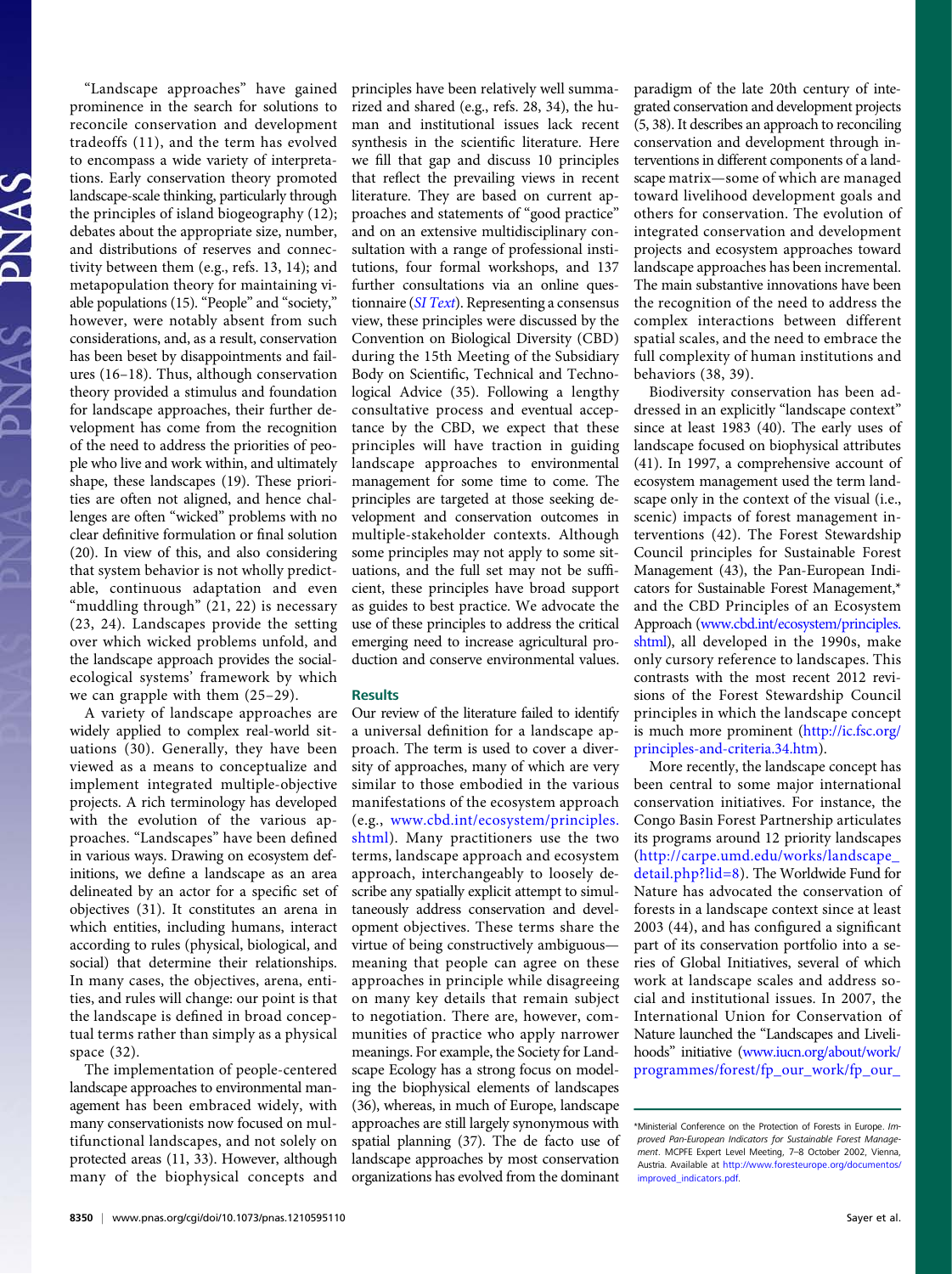[work\\_initiatives/fp\\_our\\_work\\_ll/](http://www.iucn.org/about/work/programmes/forest/fp_our_work/fp_our_work_initiatives/fp_our_work_ll/)), explicitly addressing the dual goals of environmental conservation and poverty alleviation. Similarly, a Center for International Forestry Research/World Agroforestry Centre initiative, the "Landscape Mosaics" project, with case studies from Cameroon, Tanzania, Madagascar, Laos, and Indonesia, focused on wider landscape approaches to integrate agriculture, conservation, and other functions (45).

Ten Principles of Landscape Approach.

The 10 principles of the landscape approach have now been adopted by the Subsidiary Body on Scientific, Technical and Technological Advice of the CBD, and have been submitted for consideration by the Conference of the Parties of the CBD in Hyderabad, India, in November 2012. The 10 principles are the product of an intergovernmental and interinstitutional process, and we present them in their official form. We provide our own interpretation of the justification and conceptual underpinnings of each principle. We also give examples of lessons learned in their application. The principles represent the consensus opinion of a significant number of major actors on how agricultural production and environmental conservation can best be integrated at a landscape scale (46).

Principle 1: Continual learning and adaptive management. Landscape processes are dynamic. Despite the underlying uncertainties in causes and effects, changes in landscape attributes must inform decision-making. Learning from outcomes can improve management.

Nonlinear relationships, external shocks, and unforeseen interactions and thresholds imply neverending potential for surprise. Each surprise is an opportunity for learning, leading to the development of new understandings as a basis for revised strategies. This learning and revision requires continual adjustment in which new knowledge is derived from multiple sources. Adaptive management and, more recently, "adaptive collaborative management" have emerged as practical approaches to this process of continual learning (47–49).

Principle 2: Common concern entry point. Solutions to problems need to be built on shared negotiation processes based on trust. Trust emerges when objectives and values are shared. However, stakeholders have different values, beliefs, and objectives. Totally aligned objectives are unlikely, costly to establish, or devoid of immediate significance. Identifying immediate ways forward through addressing simpler short-term objectives can begin to build trust.

Each stakeholder will only join the process if they judge it to be in their interest. Initially achieving consensus on overarching objectives may be difficult. Launching the process by focusing on easy-to-reach intermediate targets may provide a basis for stakeholders to begin to work together. In working toward this first goal, there will be opportunities for shared learning. The process will build the confidence and the trust needed to address further issues. Forest landscape negotiations in California (29) and the Pacific Northwest of the United States (50) illustrate how incremental progress can be made toward shared goals.

Principle 3: Multiple scales. Numerous system influences and feedbacks affect management outcomes, but these impacts unfold under the influence of a diverse range of external influences and constraints.

Outcomes at any scale are shaped by processes operating at other scales. Influences include feedback, synergies, flows, interactions, and time lags, as well as external drivers and demands. An awareness of these higher and lower level processes can improve local interventions, inform higher-level policy and governance, and help coordinate administrative entities. Studies by Ostrom in various sites illustrate the importance of addressing multiple scale issues (51).

Principle 4: Multifunctionality. Landscapes and their components have multiple uses and purposes, each of which is valued in different ways by different stakeholders. Tradeoffs exist among the differing landscape uses and need to be reconciled.

Many landscapes provide a diverse range of values, goods, and services. The landscape approach acknowledges the various tradeoffs among these goods and services. It addresses them in a spatially explicit and ecosystemdriven manner that reconciles stakeholders' multiple needs, preferences, and aspirations. The difficulties of quantifying and managing the interactions among these multiple functions have been extensively studied in the European Union (37).

Principle 5: Multiple stakeholders. Multiple stakeholders frame and express objectives in different ways (principle 2). Failure to engage stakeholders in an equitable manner in decision-making processes will lead to suboptimal, and sometimes unethical, outcomes. All stakeholders should be recognized, even though efficient pursuit of negotiated solutions may involve only a subset of stakeholders. Solutions should encompass a fair distribution of benefits and incentives.

Developing a landscape approach requires a patient iterative process of identifying stakeholders and recognizing their concerns

and aspirations. Progress requires communication, which needs to be developed and nurtured, and mutual respect of values is essential. There is often a need to address conflicts, and issues of trust and power. Stakeholders and their concerns are not static but will change. Although many management agencies aspire to involving all stakeholder groups in decision-making, the transaction costs of doing this comprehensively can be prohibitive and total agreement can be elusive (29).

Principle 6: Negotiated and transparent change logic. Trust among stakeholders is a basis for good management and is needed to avoid or resolve conflicts. Transparency is the basis of trust (principle 2). Transparency is achieved through a mutually understood and negotiated process of change and is helped by good governance.

The need to coordinate activities by diverse actors requires that a shared vision can be agreed upon. This requires a broad consensus on general goals, challenges, and concerns, as well as on options and opportunities. All stakeholders need to understand and accept the general logic, legitimacy, and justification for a course of action, and to be aware of the risks and uncertainties. Building and maintaining such a consensus is a fundamental goal of a landscape approach (principle 2). Numerous attempts to secure consensus around major tropical land conversion projects and the widespread use of the principle of free, prior, and informed consent illustrate the potential and the difficulties of reaching broad agreement on such issues (52).

Principle 7: Clarification of rights and responsibilities. Rules on resource access and land use shape social and conservation outcomes and need to be clear as a basis for good management. Access to a fair justice system allows for conflict resolution and recourse.

The rights and responsibilities of different actors need to be clear to, and accepted by, all stakeholders. Clarification of conflicting claims will require changes, ideally negotiated, that may be legal or informal. When conflict arises, there needs to be an accepted legitimate system for arbitration, justice, and reconciliation. Recent decades have seen major changes in the mandates and management cultures of natural resource management agencies. Clarifying rights and responsibilities is now replacing the command-and-control approach. Facilitation and negotiation are emerging as the core business of resource management agencies (53).

Principle 8: Participatory and user-friendly monitoring. Information can be derived from multiple sources. To facilitate shared learning,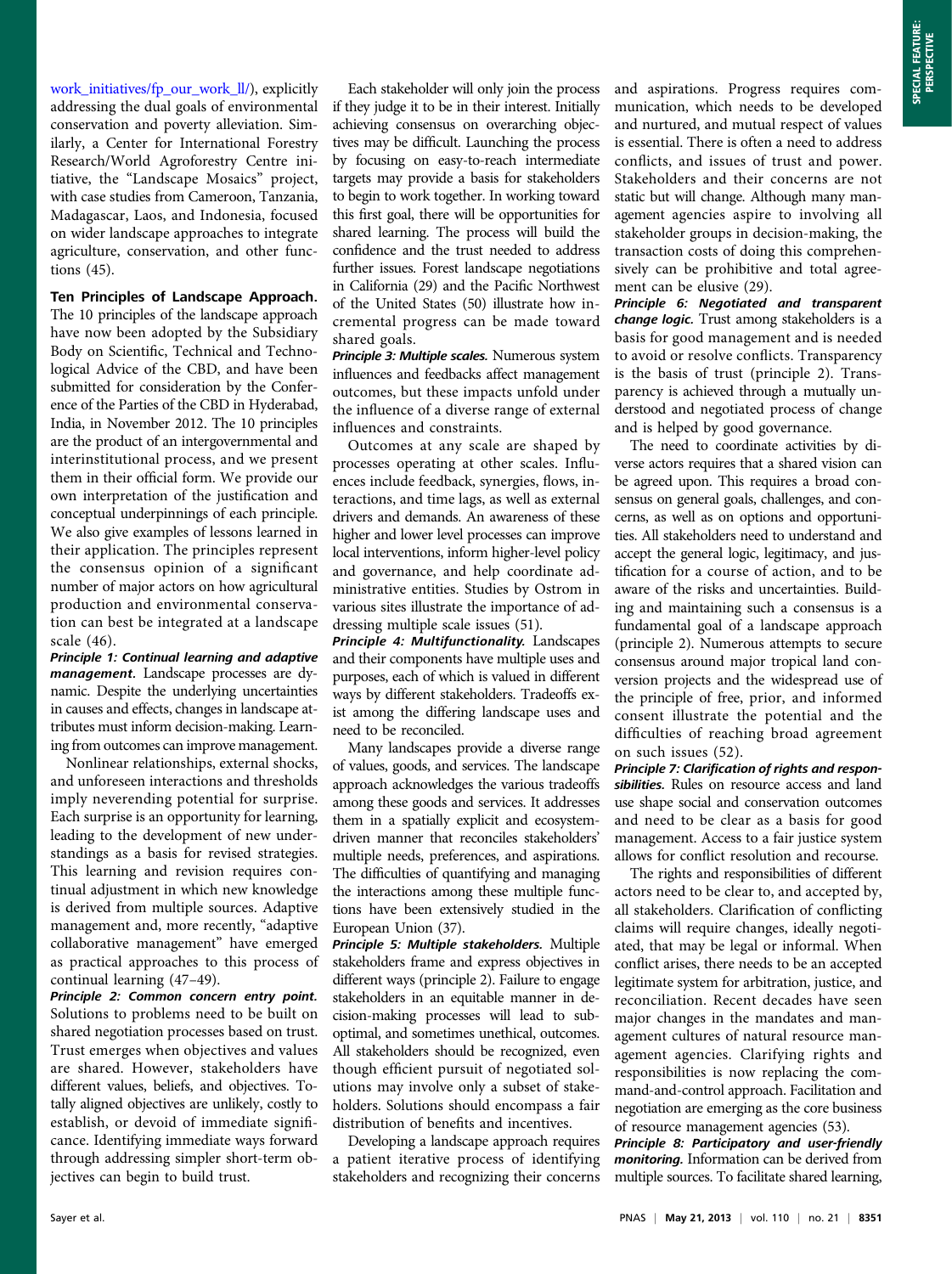information needs to be widely accessible. Systems that integrate different kinds of information need to be developed.

When stakeholders have agreed on desirable actions and outcomes, they will share an interest in assessing progress. In a landscape approach, no single stakeholder has a unique claim to relevant information, and the validity of different knowledge systems must be recognized. All stakeholders should be able to generate, gather, and integrate the information they require to interpret activities, progress, and threats (principle 1). The gathering and interpretation of information is a vital part of developing and updating the "theories of change" on which the landscape approach is based (principle 6). Participatory monitoring in the Sangha Tri-National Landscape as part of the Congo Basin Forest Partnership has demonstrated how local stakeholders and government agencies can learn and adapt together (54).

Principle 9: Resilience. Wholesale unplanned system changes are usually detrimental and undesirable. System-level resilience can be increased through an active recognition of threats and vulnerabilities. Actions need to be promoted that address threats and that allow recovery after perturbation through improving capacity to resist and respond.

Perturbations impinge on all landscapes and their social and ecological structures. Maintaining and bolstering resilience, which is the capacity to avoid or deflect such threats and to absorb and recover from their manifestations, is vital to sustain processes and benefits in the longer term. Factors that contribute to system resilience are diverse and reflect ecological, social, and institutional attributes. Resilience may not be well understood in every situation, but can be improved through local learning and through drawing lessons from elsewhere (principles 1 and 10). The challenge in agricultural landscapes is often to bring about transformational change while maintaining the attributes of the landscape that provide resilience to undesirable changes (55, 56).

Principle 10: Strengthened stakeholder capacity. People require the ability to participate effectively and to accept various roles and responsibilities. Such participation presupposes certain skills and abilities (social, cultural, financial).

Effective participation makes demands of stakeholders. The complex and changing nature of landscape processes requires competent and effective representation and institutions that are able to engage with all the issues raised by the process. The learning process of the landscape approach

is one means by which stakeholders can improve their capacity to judge and respond. It also provides a platform to share experiences within and among sites. The proliferation of local nongovernmental organizations addressing rural issues is a reflection of this and is recognized by the increasing willingness of development assistance agencies to support local civil society groups.

## **Discussion**

The main driver of rural landscape change in coming decades is likely to be the intensity and spatial extent and location of agriculture. Agricultural intensification offers opportunities to close the substantial yield gap that afflicts many production systems, but this in itself is unlikely to be sufficient to meet the demands of a growing and increasingly affluent global population. Demands for nonfood land-based commodities, including wood products, vegetable oils, and biofuels (as well as mined resources), will also compete for space with agriculture. Intensification of land use and the inevitable expansion of land that is allocated to agriculture will combine to determine environmental outcomes.

The manner in which society responds to this, and the degree to which agriculture is constrained by measures to maintain environmental values, will not be determined at global or even national scales, but rather across landscapes in which agricultural and environmental objectives interact and often compete, ecosystem processes unfold, decisions impinge on other interests, and emergent properties of aggregated land use patterns are realized. Agricultural landscapes are no longer just farmed entities: they are now recognized as providing multiple values and services to diverse interest groups (37). Management of such landscapes is increasingly being seen as an evolving outcome of ongoing negotiation, and frequent conflict, among these interest groups. The principles of the landscape approach provide a framework by which outcomes negotiated among stakeholders can be reached most effectively. The means by which conflicting objectives are resolved will be subject to changing societal desires and will vary from place to place and over time. Thus, payments for environmental services, a currently popular approach in dealing with land use conflicts, are only likely to be successful if developed with due regard to the 10 principles. Similar issues are relevant to the implementation of the Reducing Emissions from Deforestation and Forest Degradation program, the expansion of oil palm in Southeast Asia, or

the development of various mining interests in the Congo Basin. Current land use and environment conflicts often exist because of a failure to address one or more of the 10 principles.

Landscape approaches have emerged as the most widely advocated means to address growing pressures on land, water, and other resources, and to accommodate the needs of present and future generations. These approaches facilitate the simultaneous framing of development and conservation goals. They provide a process to steer the evolution of landscapes toward desirable futures. However, this broad engagement also means more objectives, tradeoffs, and complexity (57). A small selection of case studies (Table 1) identifies methods and tools that can be used to address each of the 10 principles, and also highlights some of the associated challenges.

There are challenges at many levels. A questionnaire survey of practitioners revealed that governance issues and those of poor institutional capacity are judged by practitioners and other experts to be the most pervasive ([SI Text](http://www.pnas.org/lookup/suppl/doi:10.1073/pnas.1210595110/-/DCSupplemental/pnas.201210595SI.pdf?targetid=nameddest=STXT)). Many of the challenges, governance and otherwise, reflect the conceptual changes needed to implement a landscape approach (53).

Landscape approaches imply shifting from project-oriented actions to process-oriented activities (58). This requires changes at all levels of interventions, from problem definition to monitoring and funding (Table 2). It ties stakeholders to long-term, iterative processes, giving them responsibilities and empowering them. It tends away from top-down engineered solutions toward more bottom-up negotiated actions that emerge from a process akin to muddling through (11).

Strategies applied to the wicked problems that are addressed through landscape approaches are not objectively right or wrong, they are simply more or less acceptable to different stakeholders (59). Stakeholders, including conservationists, need to recognize that working at landscape levels inherently changes how we look at the outcomes of our interventions. The straightforward concepts of success and failure become ambiguous in a multiple-stakeholder context in which someone's gain is someone else's loss. (For example, in the case of conservation interventions, did we or did we not stop the conversion of forest to crops?) Changes in one component of the landscape, even if desired, can have unintended and undesirable repercussions (60). Landscape approaches therefore demand an open-minded view of outcomes and acknowledgment of the tradeoffs likely to be involved in any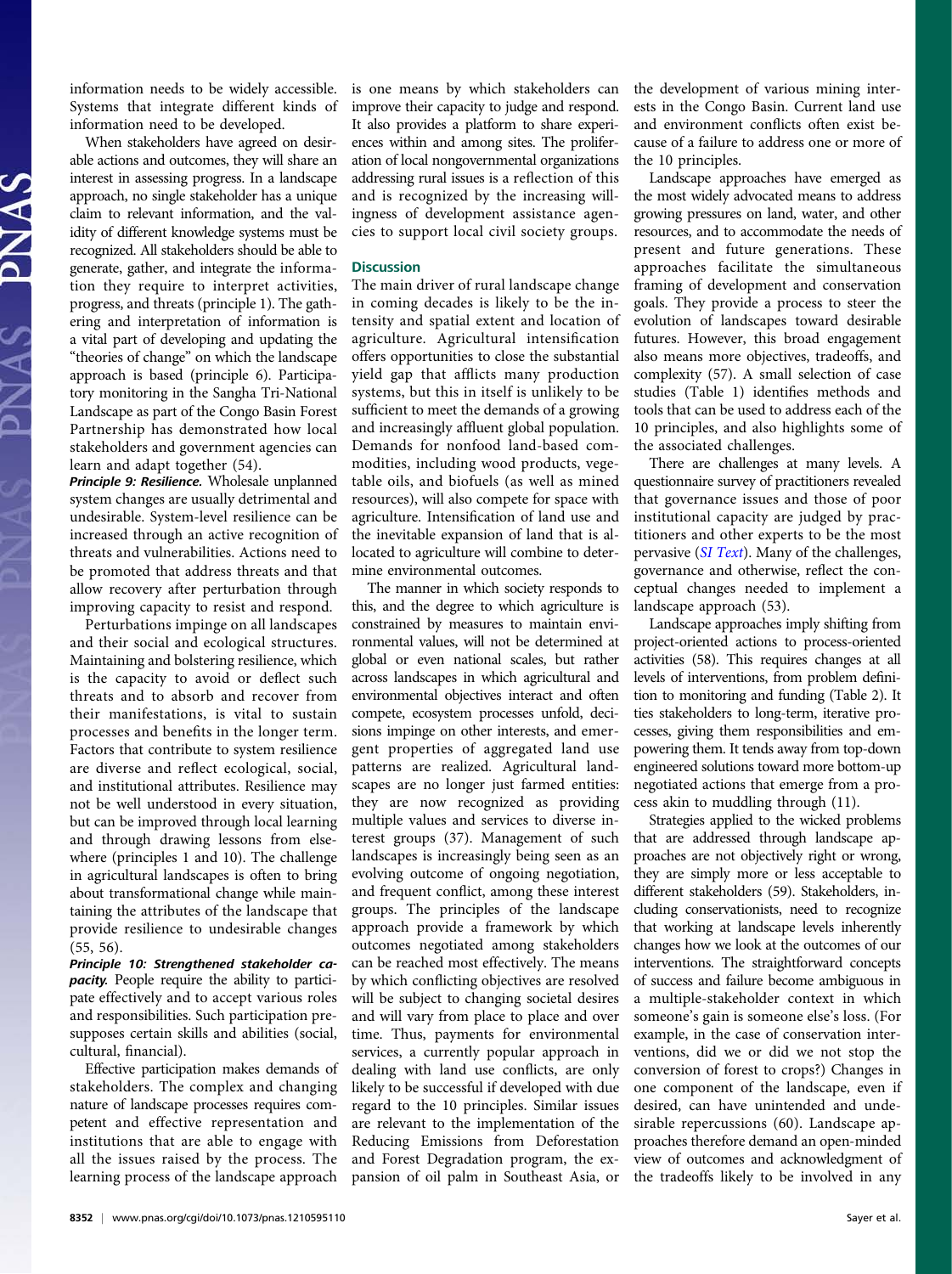## Table 1. Selection of case studies, methods, and tools that might be used to address each of the 10 principles, together with associated challenges

| Principle                                             | Tools and "how-to"                                                                                                                                                                                                                             | Constraints                                                                                                                                                                                                                        | Source                                                                         |
|-------------------------------------------------------|------------------------------------------------------------------------------------------------------------------------------------------------------------------------------------------------------------------------------------------------|------------------------------------------------------------------------------------------------------------------------------------------------------------------------------------------------------------------------------------|--------------------------------------------------------------------------------|
| 1. Continual learning<br>and adaptive<br>management   | Adaptive management: https://miradi.org/                                                                                                                                                                                                       | Expensive, slow, difficult<br>to show results, disconnect<br>with funding cycles, risk<br>aversion, requires analytical<br>skills, burn out                                                                                        | $47 - 49$                                                                      |
| 2. Common concern<br>entry point                      | Approaches, www.cifor.org/mla/_ref/home/index.htm,<br>http://satyadi.com/wordpress/wp-content/uploads/2010/04/<br>COAIT_Manual_Part_I_RS_Format_2.pdf; Proactive conciliation<br>tool, ref. 68, http://treadwell.cce.cornell.edu/ecoag1a/?p=41 | Lack of common entry point,<br>entrenched position, conflict<br>and distrust                                                                                                                                                       | 29, 50, 69                                                                     |
| 3. Multiple scale                                     | Participatory GIS, www.iapad.org/toolbox.htm, ref. 70;<br>see also participatory modeling, principle 8                                                                                                                                         | Lack of methods for scaling up,<br>endless complexity, time lags,<br>limited predictability,<br>disconnect between levels,<br>difficulty of linking local to<br>macroscale drivers of change                                       | 51                                                                             |
| 4. Multifunctionality                                 | Multiple resource assessment<br>and management: www.cifor.org/<br>mla/_ref/home/index.htm, ref. 71                                                                                                                                             | Difficulty to manage diversity<br>and complexity, tradeoffs,<br>incorporate multiple<br>intangible values                                                                                                                          | 37                                                                             |
| 5. Multiple<br>stakeholder                            | ELDIS participatory approach,<br>http://community.eldis.org/.59c6ec19/;<br>social network mapping, ref. 72                                                                                                                                     | Conflicting objectives, hidden<br>agendas, identifying<br>appropriate stakeholders,<br>lack of capacity, power<br>imbalance, lack of conceptual<br>frameworks, distrust, high<br>transaction costs, communication<br>breakdowns    | 29, 73                                                                         |
| 6. Negotiated and<br>transparent<br>change logic      | Theories of change: www.policy-powertools.org/index.html<br>http://yosemite.epa.gov/R10/ECOCOMM.NSF/webpage/<br>measuring+environmental+results                                                                                                | Hidden agendas, conflict of interests,<br>lack of accountability, corruption,<br>different norms and mediation<br>institutions                                                                                                     | 50                                                                             |
| 7. Clarification of<br>rights and<br>responsibilities | Games: www.cifor.org/lpf/_ref/index.htm,<br>www.policy-powertools.org/Tools/Understanding/TFR.html,<br>www.rightsandresources.org/tenure_trends.php,                                                                                           | Legitimacy, overlapping rights or<br>claims, unequal access to justice,<br>corruption, power imbalances,<br>lack of awareness, knowledge<br>and education                                                                          | 53                                                                             |
| 8. Participatory and<br>user friendly<br>monitoring   | Participatory modeling: http://cormas.cirad.fr/ComMod/en/,<br>www.cifor.org/conservation/_ref/research/research.2.htm,<br>http://wwf.panda.org/what_we_do/how_we_work/<br>conservation/forests/publications/?uNewsID=120980                    | High transaction costs, lack of<br>capacity, no linkage to<br>decision making and benefits,<br>formal vs. informal monitoring,<br>social and political structure,<br>credibility                                                   | 54                                                                             |
| 9. Resilience                                         | Resilience assessment: www.resalliance.org/index.php/<br>resilience_assessment, ref. 74                                                                                                                                                        | Complexity, difficult to<br>operationalize, inherent<br>uncertainty in system,<br>insufficient information,<br>basic concept used<br>ambiguously                                                                                   | 55, 56                                                                         |
| 10. Strengthened<br>stakeholder<br>capacity           | Participatory GIS, see principle 3: approaches to<br>capacity building, www.undp.org/content/undp/en/<br>home/ourwork/capacitybuilding/approach/, ref. 75                                                                                      | Lack of basic education and skills,<br>limited government and<br>institutional investments,<br>short term projects, ubiquitous<br>situations of weak governance<br>and institutional failures make<br>operationalization difficult | Broad range of<br>approaches widely<br>used, e.g., refs. 47,<br>50, 54, 58, 67 |

system change (61). Such compromises require decision-makers to consider all stakeholders and to work toward their inclusion in the processes.

Attempts to superimpose landscape approaches onto existing institutions through

short-term projects will rarely work. The time scales involved and the concomitant difficulty to define and measure progress make it hard to retain the interest of donors. This may be more so because landscape approaches rarely have a clear endpoint.

They deal with processes steered by individual decisions of multiple actors (e.g., farmers, land managers, policy makers) and influenced by the extent and nature of public debate and participation. However, the development of systems and institutions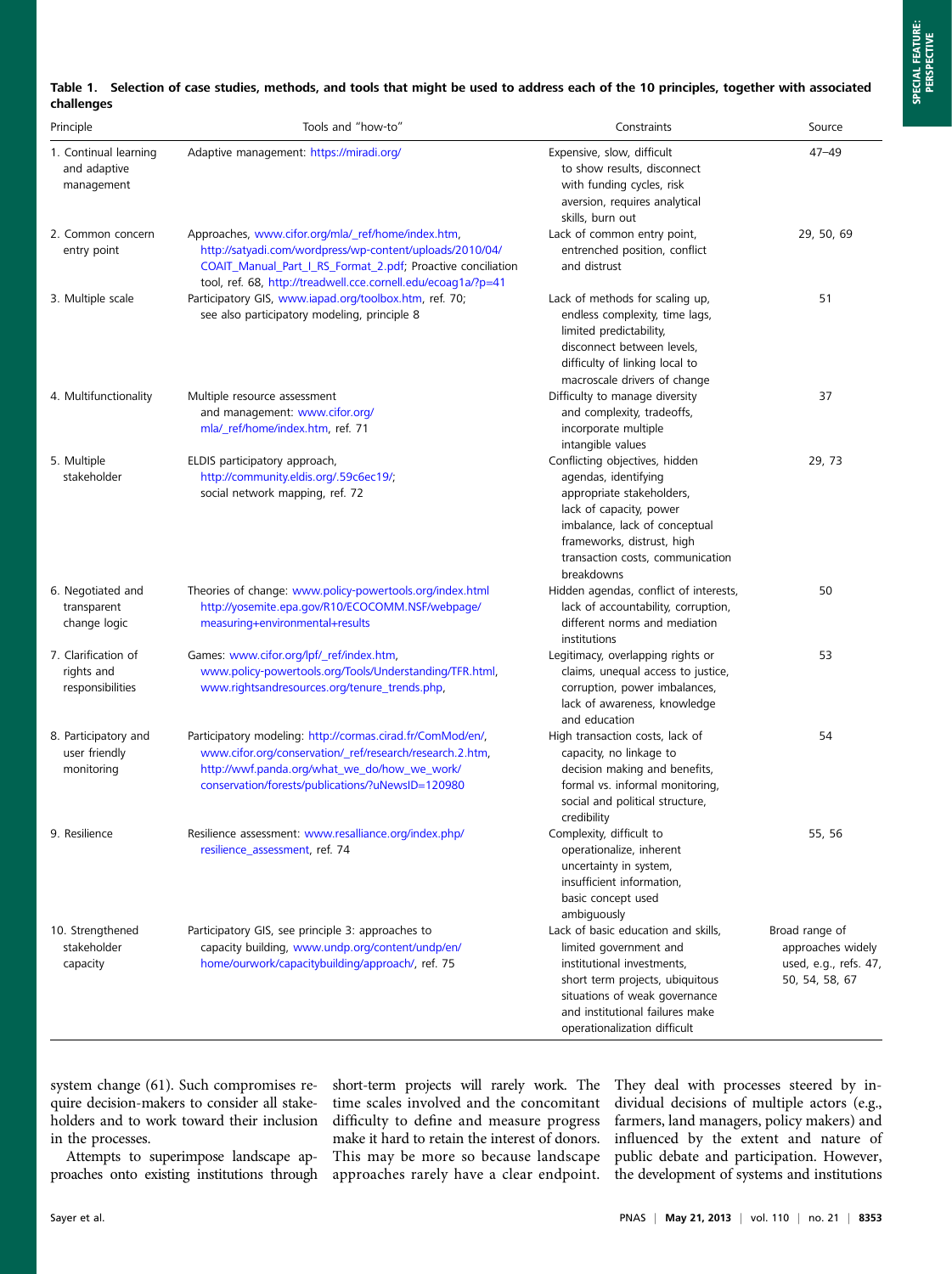### Table 2. Contrasts between sectoral and landscape approaches to environmental problems

| Issue                      | Sectoral or project approach                                              | Landscape approach                                                                                                                  |  |
|----------------------------|---------------------------------------------------------------------------|-------------------------------------------------------------------------------------------------------------------------------------|--|
| Problem addressed          | Simple                                                                    | Complex (even "wicked")                                                                                                             |  |
| Objectives and endpoint    | Precisely defined                                                         | Loosely defined                                                                                                                     |  |
| Objective setting          | Fixed in advance                                                          | Regularly revisited                                                                                                                 |  |
| Planning                   | Linear (grand design)                                                     | Nonlinear and in frequent need of revision (muddling through)                                                                       |  |
| Scale                      | Local: Generally one or two major land uses                               | Larger scale: multiple interacting land uses                                                                                        |  |
| Scope                      | Generally well defined                                                    | Fuzzy and evolving (subject of consultation and negotiation)                                                                        |  |
| Emphasis                   | Goal-driven                                                               | Process-driven                                                                                                                      |  |
| Success and failure        | Easily identified ("black and white")                                     | Perception of positive and negative outcomes are stakeholder<br>dependent and determined by changing contexts<br>("shades of gray") |  |
| Monitoring                 | Progress can be measured, simple,<br>evidence-based-defined<br>in advance | Complex, targets move and desired outcomes may require<br>modification over time                                                    |  |
| Learning                   | Informal and project cycle level                                          | Integral and continuous, social learning                                                                                            |  |
| Management and governance  | Clear and well defined organizational roles<br>and structures             | Organizational roles evolve and often overlap; civil society has<br>increasing significance                                         |  |
| Authority                  | Largely centralized and clear                                             | Decentralized/distributed, potentially dynamic and negotiated                                                                       |  |
| Time scale                 | Short to medium term (a few years)                                        | Many years to several decades                                                                                                       |  |
| Role of other actors       | Subjects of a project                                                     | Participants within a process                                                                                                       |  |
| External factors viewed as | Constraints and contexts                                                  | Possible subjects of higher level interventions to reduce threats<br>or enable processes or outcomes                                |  |
| Negotiations to achieve    | Specific outcomes                                                         | Engagement and to determine what is mutually acceptable                                                                             |  |
| Role of science            | To lead and define                                                        | To detect patterns, inform interpretation and contribute to<br>evaluation and learning                                              |  |
| Funding                    | Carefully budgeted; fits present-day donor cycles                         | Indeterminate (ideally institutionalized to support a<br>long-term vision)                                                          |  |

to facilitate constructive debate among interest groups toward a common understanding and resolution of complex objectives is a critical but neglected field within environmental management. Public participation, information dissemination, achieving consensus through public dialogue, and, notably, elevating the importance of the reflective process over that of the technical expert, is captured in our vision of the landscape approach. Changes in the mandates and cultures of natural resource management institutions in the past few decades in some countries have shown how progress can be made. Pressures for independent certification of forest management have contributed to the emergence of new types of institutions that have succeeded in facilitating landscape approaches (53).

 $A$ S $\overline{A}$ 

The quality of stakeholder engagement, the degree to which various stakeholders concerns are acknowledged, and the investment in building trust and developing a shared vision will ultimately dictate the success or failure of the process. These processes are lengthy and incur significant transactions costs (29). Success has come in advanced economies in which civil society has greater influence and governance is strong. Less developed countries often lack the capacity and resources to maintain complex multiple-stakeholder processes for the time that is necessary, and the donors

that support these countries rarely stay the course. Evidence-based decision-making is a vital component of management (38), but its limitations should be recognized. Evidence needs to be transparent to engender trust (principle 6) and accessible to facilitate participation (principle 8) and learning (principles 1 and 6). Transparency and accessibility also invite critique, often with assumptions being challenged and uncertainties manipulated to suit specific agendas, unless a common agenda can be agreed upon (principle 2). Although critique is to be welcomed, ongoing public debate on many environmental issues with few realistic solutions (not least climate change) illustrates the difficulties associated with rationalizing solutions from evidence without due regard to other social processes (principle 5). Nonetheless, the societal trend in many of the world's regions toward devolution, democratic participation, increased transparency, and improved access to information (62, 63) will facilitate the acceptance and uptake of a people-centered landscape approach to solving the problems at the agriculture–environment nexus.

The landscape approach does not constrain other efforts to address, manage, or reconcile this agriculture–conservation nexus, as outlined in this special issue and elsewhere (64, 65). Thus, a "designer" landscape of spatially segregated protected and productive

areas (66), often the predominant paradigm of conservation biology or environmental engineering, is not precluded by a landscape approach. This might be the agreedupon solution emerging from a landscape process. Such planning is often a necessary but not sufficient step toward achieving appropriate outcomes, as classical spatial planning may be insufficiently flexible to accommodate multiple and changing perspectives. The conceptual and sometimes spatial segregation of protection and production functions of land will thus be an unlikely outcome unless human population density is very low: the presence of many people implies many different interests (as well as higher pressure on land and its resources) and hence increasing land use and resource conflicts. As global population continues to increase in coming decades, particularly so in the tropics, dependencies on land and natural resources will increase. Landscapes will be expected to provide an increasing number of functions. Issues of multifunctionality (principle 4), accommodation of multiple stakeholder interests (principle 5), and clarity of rights and responsibilities of these stakeholders (principle 7) will become paramount, whereas strict protected areas (with conservation as a dominant objective) may increasingly become geographically and conceptually peripheral.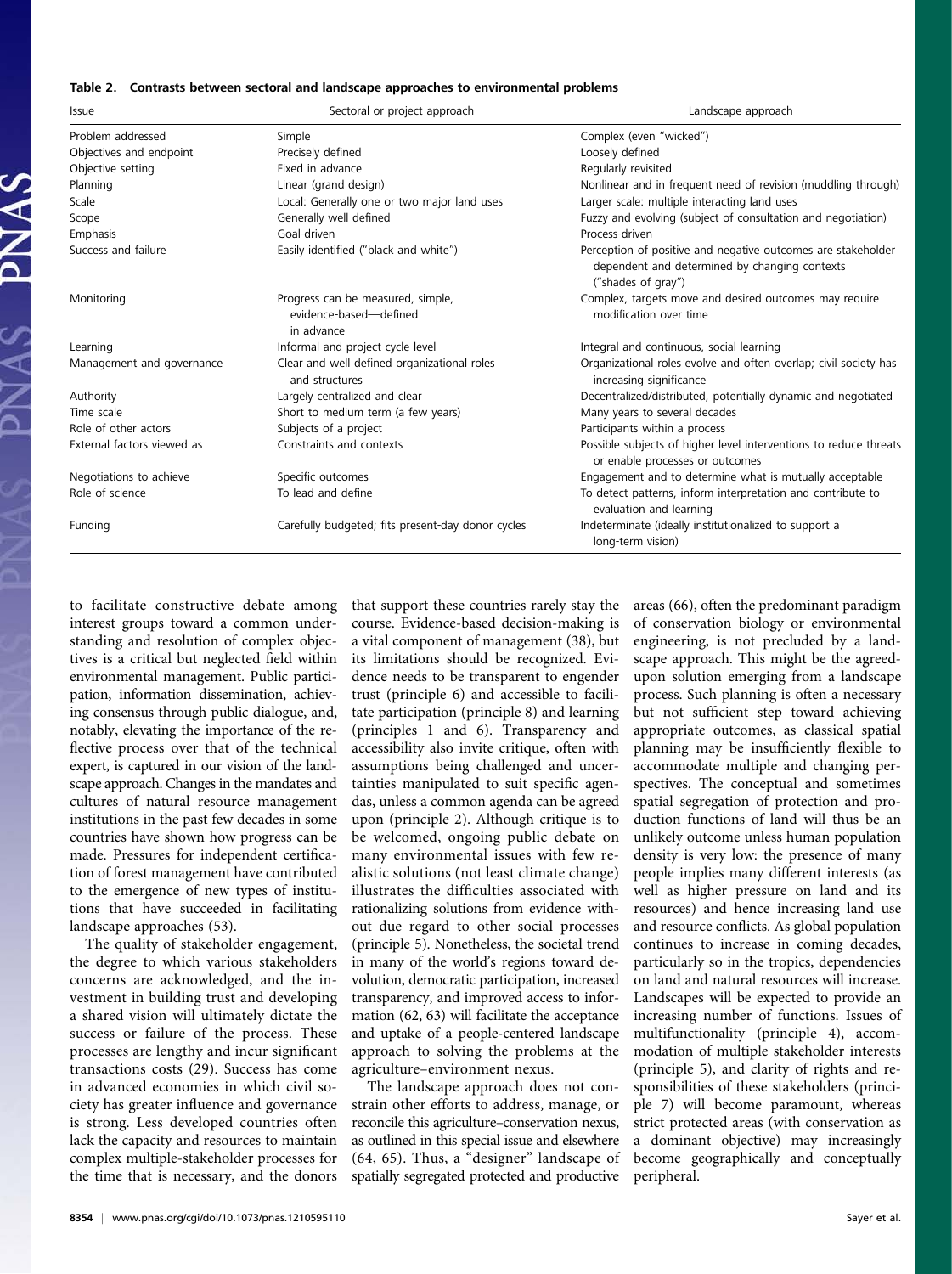SPECIAL FEATURE:<br>PERSPECTIVE SPECIAL FEATURE: PERSPECTIVE

A shift in thinking toward resolving tradeoffs, as well as facilitating synergies, between conservation and economic interests often proposes "optimal" solutions based on quantitative analyses of system properties. Indeed, conventional spatial land use planning relies on models developed by experts with the intention of delivering optimal solutions. Such tools and analyses are important in understanding processes, feedbacks, and interactions across scales (principle 3), and system vulnerabilities and responses to perturbations (principle 9). They are fundamental to adaptive learning (principle 1). Optimization, however, is an illusion unless constrained in its application to specific and clearly defined objectives. Multiple stakeholders (principle 5) and different interests and values (principle 2) will usually preclude the emergence of a single best solution. This underscores the landscape approach as an iterative, flexible, and ongoing process of negotiation, decision-making, and reevaluation, informed by science but shaped by human values and aspirations.

This approach does have limitations when viewed from the perspective of conventional land management. The landscapes approach framework, and the wicked problem contexts to which it frequently applies, is not amenable to simple performance assessments, priority setting, or analytical evaluation. Components of the landscape can be assessed, and tradeoffs can be measured, but securing information about the overall success of a negotiated strategy, which is itself under frequent revision and change, is a challenge.

Above all, people lie at the heart of the landscape approach, and the 10 principles reflect this. We believe the principles will provide a normative basis for the landscape approach and enable it to be applied in a more consistent way. This will allow the multiple benefits that flow from a landscape to be enjoyed by a wider range of stakeholders. The principles shift the center of gravity of decision making to local people, and from the "what" and "where" to the "how" and "why" of managing the agriculture–environment nexus.

It is important to stress that these principles should not be treated as a number of boxes to be ticked in designing landscape projects. They are principles that need to be taken into account in reforming resource management agencies. These agencies must have the multidisciplinary staff capacity and resources to perform these functions and must be able to draw on the principles in ways that meet the particular needs of the problems they are confronting (24). The principles provide options that can be deployed selectively to meet the challenges found in a universe of unique landscape situations. They should shape the culture of resource management agencies and processes and not replace or duplicate these institutions. The 10 principles of the landscape approach are an innovation that should help address the challenge of increasing agricultural production while minimizing negative impacts on the environment.

## **Methods**

We reviewed publications concerned with landscape approaches. Our goal was to understand how the term "landscape approach" had been used, and to identify elements of best practice. We developed simple indicative principles and summary guidelines based on key issues and concepts. The results were summarized (67) and were subsequently the subject of further discussion and elaboration at workshops in Bayanga, Central African Republic, in mid-2008; Kigali, Rwanda, in late 2008; Bali, Indonesia, in May 2009; and Neuchatel, Switzerland, in December 2009. This was followed by extensive virtual consultation and the final development of the landscape principles presented. The present paper is the consolidation of these

discussions and results developed during a meeting in Cairns, Australia, in May 2012.

Professionals working in conservation landscapes (within development and conservation fields and academics) were addressed via an online questionnaire to assess the utility of the 10 principles and determine perceived obstacles to their implementation. The survey was designed to determine the ways in which respondents understood the term landscape approach and the obstacles they encountered in implementing such an approach. The respondents were asked to evaluate the 10 principles and provide comments on their relevance and potential issues in their implementation. Further information on this survey is provided in the Supporting Information.

**ACKNOWLEDGMENTS.** We thank the following people who contributed to the elaboration of these landscape principles: Mark Aldrich, Zach Anderson, Edmund Barrow, Bruno Bokoto, Bruce Campbell, Tim Christophersen, Carol Colfer, Neil Collier, Louis Defo, Nigel Dudley, Chris Elliot, Wendy Elliot, Dominique Endamana, Antoine Eyebe, Bob Fisher, Peter Frost, Lionel Giron, Manuel Guariguata, Petrus Gunarso, Stephen Kelleher, Yves Laumonier, Stewart Maginnis, Jeff Milder, Robert Nasi, Cleto Ndikumagenge, Zach Ndongmo, Zacharie Nzooh, Manuel Ruiz-Perez, Susanna Raffe, Patrick Robinson, Patrick Seiber, Gill Shepherd, Andrew Taber, Gen Takao, Takeshi Toma, John Watts, Peter Wood, and Leonard Usongo. This work was supported by the US Agency for International Development and the Netherlands Directorate General for International Cooperation.

- 1 Godfray HCJ, et al. (2010) Food security: The challenge of feeding 9 billion people. Science 327(5967):812–818.
- 2 Barrett CB (2010) Measuring food insecurity. Science 327(5967): 825–828.
- 3 Balmford A, Green R, Phalan B (2012) What conservationists need to know about farming. Proc Royal Soc B: Biological Sciences 279 (1739):2714–2724.

4 United Nations Food and Agriculture Organization (2009) Harvesting Agriculture's Multiple Benefits: Mitigation, Adaptation, Development and Food Security: Policy Brief (FAO, Rome). 5 Sayer JA, Campbell B (2005) The Science of Sustainable Development: Local Livelihoods and the Global Environment (Cambridge Univ Press, Cambridge, UK).

6 Millenium Ecosystem Assessment (2005) Ecosystems and Human Well-Being. Current Status and Trends: Findings of the Condition and Trends Working Group (Millenium Ecosystem Assessment, Washington, DC).

7 Vörösmarty CJ, et al. (2010) Global threats to human water security and river biodiversity. Nature 467(7315):555-561. 8 Foresight Program (2011) The Future of Food and Farming: Challenges and Choices for Global Sustainability (Government Office

for Science, London). 9 Lobell DB, Schlenker W, Costa-Roberts J (2011) Climate trends and global crop production since 1980. Science 333(6042): 616–620.

10 Sandker M, Ruiz-Perez M, Campbell BM (2012) Trade-offs between biodiversity conservation and economic development in five tropical forest landscapes. Environ Manage 50(4):633–644.

11 Sayer JA (2009) Reconciling conservation and development: Are landscapes the answer? Biotropica 41(6):649-652.

12 Kingsland SE (2002) Creating a science of nature reserve design: Perspectives from history. Environ Model Assess 7(2):61–69.

13 Diamond JM (1975) The island dilemma: Lessons of modern biogeographic studies for the design of natural reserves. Biol Conserv 7(2):129–146.

14 Simberloff D, Abele LG (1982) Refuge design and island biogeographic theory: Effects of fragmentation. Am Nat 120(1): 41–50.

15 Shaffer M (1987) Minimum viable populations: Coping with uncertainty. Viable Populations for Conservation, ed Soulé ME (Cambridge Univ Press, Cambridge, UK), pp 69–86.

16 Chan KMA, et al. (2007) When agendas collide: Human welfare and biological conservation. Conserv Biol 21(1):59-68.

17 McShane TO, et al. (2011) Hard choices: Making trade-offs between biodiversity conservation and human well-being. Biol Conserv 144(3):966–972.

18 McShane TO, Newby SA (2004) Expecting the unattainable: The assumptions behind ICDPs. Getting Biodiversity Projects to Work:

Towards More Effective Conservation and Development, eds McShane TO, Wells MP (Columbia Univ Press, New York), pp 49–74. 19 Lawrence A, ed (2010) Taking Stock of Nature (Cambridge Univ Press, Cambridge, UK).

20 Horst WJ, Webber MM (1973) Dilemmas in a general theory of planning. Policy Sci 4:155–169.

21 Lindblom CE (1959) The science of "muddling through" Public Adm Rev 19(2):79-88.

22 Wollenberg E, et al. (2007) Facilitating cooperation during times of chaos: Spontaneous orders and muddling through in Malinau District, Indonesia. Ecol Soc 12(1):3.

23 Ludwig D (2001) The era of management is over. Ecosystems 4:758–764.

24 Sayer JA, Bull G, Elliott C (2008) Mediating forest transitions: "Grand design" or "muddling through." Conserv Soc 6(4):320 25 Sayer JA, Maginnis S, Laurie M (2005) Forests in landscapes: Ecosystem approaches to sustainability. (Earthscan, London).

26 Stork N, Turton SM (2008) Living in a Dynamic Tropical Forest Landscape (Blackwell, Oxford).

27 Sayer JA, et al. (2007) Assessing environment and development outcomes in conservation landscapes. Biodivers Conserv 16(9): 2677–2694.

28 Salt D, Lindenmayer D (2008) The Bowral Checklist. A Framework for Ecological Management of Landscapes. (Land and Water Australia, Canberra).

29 Balint PJ, Stewart RE, Desai A, Walters LC (2011) Wicked Environmental Problems: Managing Uncertainty and Conflict (Island Press, Washington, DC).

30 Pfund JL (2010) Landscape-scale research for conservation and development in the tropics: fighting persisting challenges. Curr Opin Environ Sustainability 2(1–2):117–126.

31 Gignoux J, Davies I, Flint S, Zucker J-D (2011) The ecosystem in practice: Interest and problems of an old definition for constructing ecological models. Ecosystems 14(7):1039–1054.

32 Farina A (2000) The cultural landscape as a model for the integration of ecology and economics. Bioscience 50(4): 313–320.

33 Laven DN, Mitchell NJ, Wang D (2005) Conservation practice at the landscape scale. George Wright Forum 22(1):5–9. 34 Lindenmayer D, et al. (2008) A checklist for ecological

management of landscapes for conservation. Ecol Lett 11(1): 78–91.

35 United Nations Environment Programme (2011) Report on How to Improve Sustainable Use of Biodiversity in a Landscape Perspective: Executive Summary (UNEP/CBD/SBSTTA/14/13). United Nations Environment Programme Subsidiary Body on Scientific, Technical and Technological Advice, 15th Meeting, Montreal, Canada November 7–11, 2011. Available at [http://www.cbd.int/doc/](http://www.cbd.int/doc/meetings/sbstta/sbstta-15/official/sbstta-15-13-en.pdf)